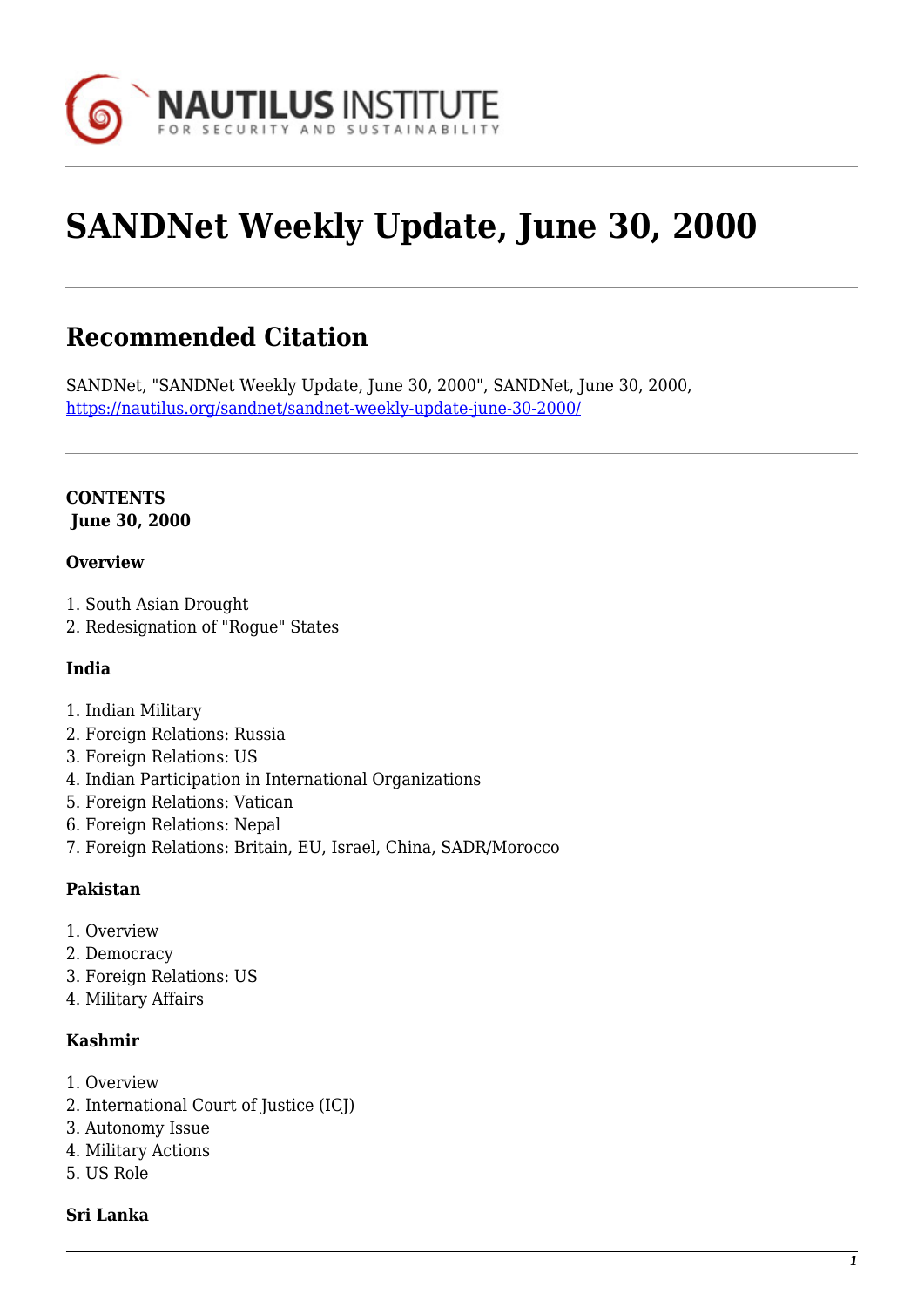#### **Overview**

#### **1. South Asian Drought**

The US will donate through its US Agency for International Development (USAID) the sum of US\$6 million to fight persistent drought conditions in areas of India, Pakistan, and Afghanistan, which follows a June 15 shipment from the US to Afghanistan of 40,000 tons of emergency grain.

#### **2. Redesignation of "Rogue" States**

An editorial in The Hindu argued that the US decision to end use of the term "rogue states" to describe countries such as the DPRK and others reflects acknowledgement that the US at times chooses indefensible positions, but also that it is an opportunity for the US to consider if it should sit in judgment on other countries as well.

#### **India**

#### **1. Indian Military**

The Indian Directorate of Standardization will connect all three military services through the internet to facilitate their interaction and save costs.

The Union Home Ministry has convened a meeting of the chief secretaries, the home secretaries, and various police agencies to discuss strengthening the state police network, strengthening intelligence, enacting anti-terrorism laws, and dealing with illegal immigration.

#### **2. Foreign Relations: Russia**

The Russian foreign ministry has said that India has expressed concern that Russia is assisting the PRC with the development of the FC-1 ground attack fighter known as the Super-7 and intended to include engines and radar used in the MiG-29. Pakistan will be one of the first buyers of the fighter and has ordered 150. Defense Minister George Fernandes' visit to Russia may result in an agreement on the aircraft carrier "Admiral Gorshkov" in which the platform would be free but India would pay for refitting, modernization, training, and the MiG-29K fighters. Russia will also be commissioning India's 10th EKM-class submarine, which will be fitted with Klub-class missiles, which have a 300km range. Fernandes is scheduled to sign a protocol with Russia to strengthen defense cooperation. Fernandes' talks with Russian Defense Minister Igor Sergeyev will also focus on plans to purchase Russian-made tanks and an aircraft-carrying cruiser, and obtain a production license for the Su-30 MKI fighter jet.

In a press conference with Indian External Affairs Minister Jaswant Singh, Russian Finance Minister Igor Ivanov said, "Russia considers India as a strong and worthy contender for the UN Security Council seat."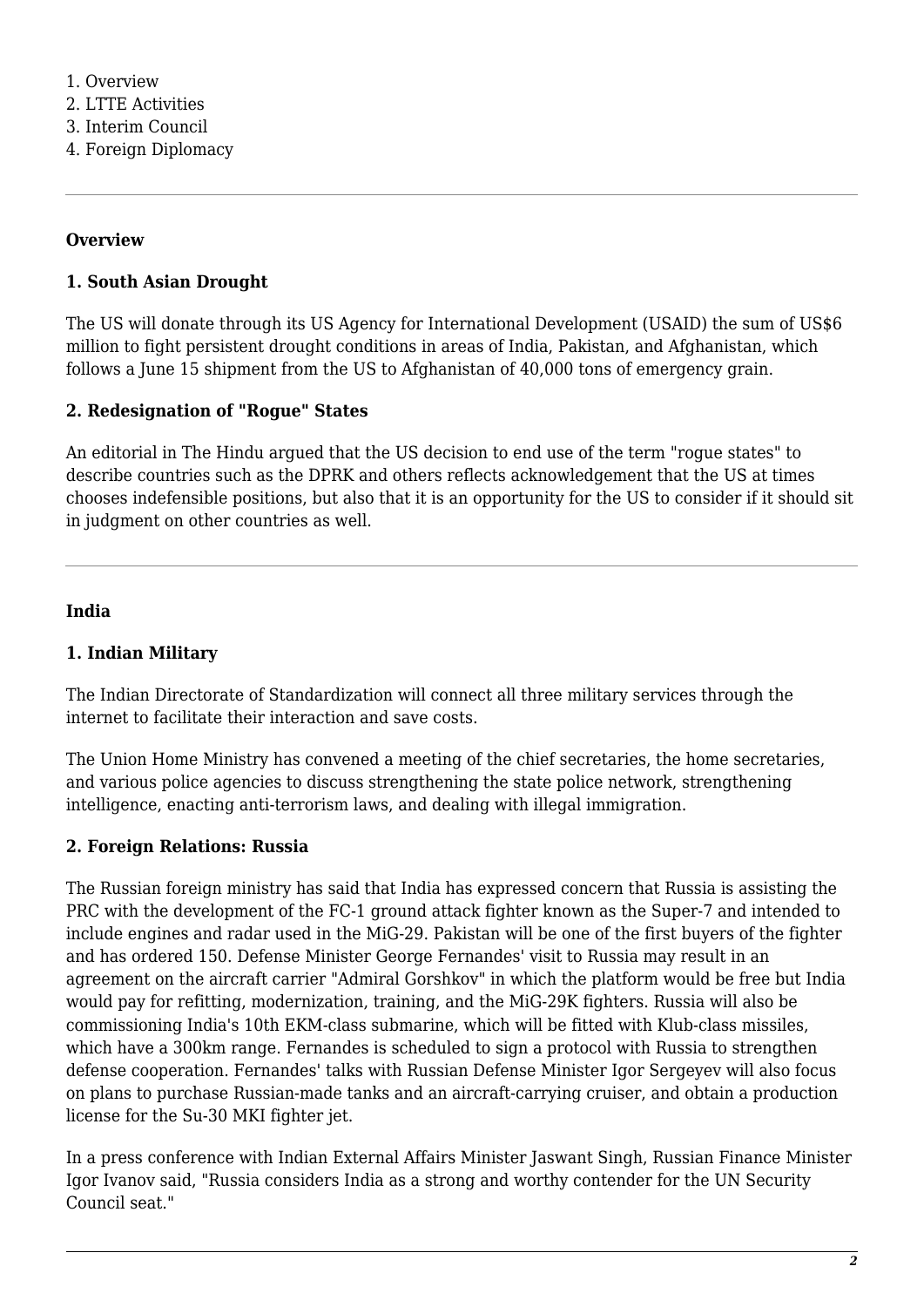In a meeting with Indian External Affairs Minister Jaswant Singh, Russian President Vladimir Putin confirmed that he will visit India from October 2 to October 4. Putin stated, "Intensive dialogue in the international arena, interaction in the military and technical spheres and economic cooperation constitute the backbone of our relations with India." Five or six bilateral agreements are likely to be signed. The visit may also result in a substantial Indian investment in Russia's oil industry that would help Indian energy needs. Singh also met with Russian Security Chief Sergei Ivanov, and they agreed to take steps to increase cooperation between their nation's Security Councils. Russian media interpreted a statement by Singh that he would work to resolve the situation as a promise that the Russian pilots jailed in the Purulia arms drop case would be granted a pardon.

# **3. Foreign Relations: US**

Two dozen activists protested in New York the participation of the US Ogden Corp in a 400 megawatt dam hydropower project to be built on India's Narmada River because it will displace 35,000 people in 61 villages.

Twenty members of the US House of Representatives urged President Clinton to declare India a terrorist state after the Indian government killed 35 Sikhs in March in Jammu and Kashmir. They said India had admitted that five of those killed were innocent. White House Press Secretary Joe Lockhart said that the Clinton's administration rejected the demand.

External Affairs Minister Jaswant Singh and US Secretary of State Albright will meet while in Poland for a conference on democracy. Singh told Albright that India hoped to discuss signing the Comprehensive Test Ban Treaty at the monsoon session of Parliament in July. Albright urged Singh to act to improve relations with Pakistan.

#### **4. Indian Participation in International Organizations**

Indian External Affairs Minister Jaswant Singh attended an international conference in Poland on promoting democracy. India was one of the seven conveners of the conference.

Planning Commission deputy chairman KC Plant will attend a UN special session on the external debt problems of developing nations and plans to raise developing nations unfulfilled promises from five years ago to give a percentage of their gross national product to developing nations.

Many nations in the G-15 have joined India in realizing the danger to developing nations of globalization, primarily the danger of linking trade issues with labor, environmental, and safety standards.

#### **5. Foreign Relations: Vatican**

Indian Prime Minister AB Vajpayee will pay a short visit to Pope John Paul II in Rome to develop India-Italy relations, during which time he is expected to reassure people that India is serious about coping with recent attacks upon Christians in India.

# **6. Foreign Relations: Nepal**

Indian Agriculture Secretary Bhaskar Barua and Nepalese Secretary of Agriculture and Cooperatives Mukti Narayan Shrestha agreed on cooperation in several agricultural areas. Nine Nepalese left-wing parties have demanded the demolition of India's Laxmanpur Dam, which was completed in 1998 on the Nepalese side of the Rapti River.

In the wake of reports that some Nepalese government officials were linked with Pakistan's ISI, the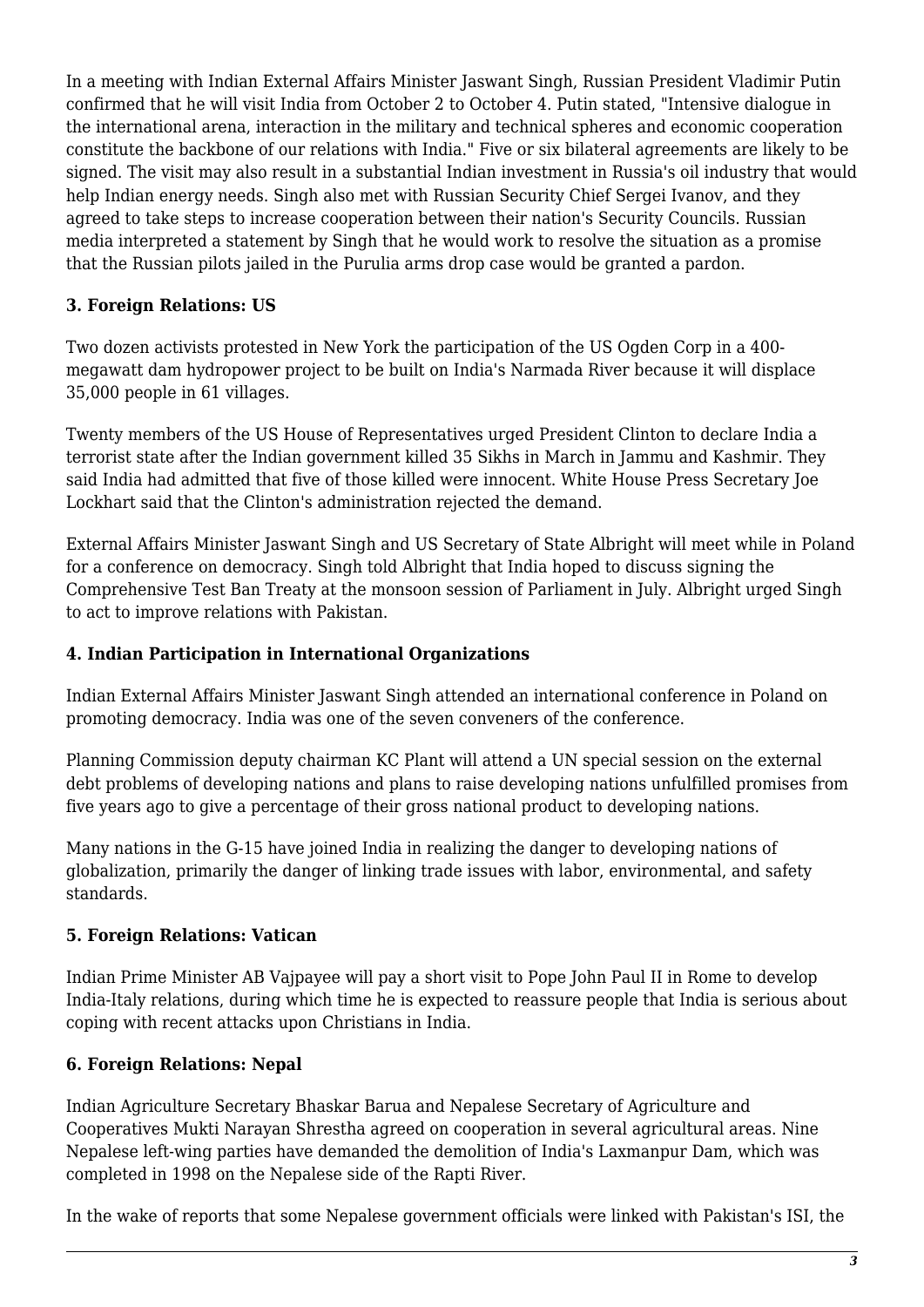Nepalese government is likely to take steps to reduce the ISI's influence. In a similar issue, a Bangladeshi government official disclosed that he had been offered a large bribe by the ISI to affect the negotiations of a peace settlement with rebels.

#### **7. Foreign Relations: Britain, EU, Israel, China, SADR/Morocco**

Indian Home Minister LK Advani held meetings in Britain with British Home Secretary Jack Straw and Foreign Secretary Robin Cook, where terrorism and counter-terrorism were the top issues. India and Britain have agreed to expand cooperative efforts in combating terrorism.

An editorial in The Hindu argued that while political ties with the European Union are strong, India must be active in developing economic ties in order to increase trade.

External Affairs Minister Jaswant Singh is in Israel and is scheduled to meet with the senior members of the government as a follow-up to Home Minister LK Advani's recent visit. A statement issued in London by the Indian High Commission denied that nuclear cooperation was a topic during Advani's visit to Israel or that the visit would affect India's relations with Arab countries.

A study prepared by the Los Angeles-based RAND Corporation, a think-tank supported by the US Defense Department, said that India, as well as Vietnam and Japan, were politically, militarily, and economically strong enough to ward off any attack from the PRC short of a nuclear one. This explains why the PRC has avoided making concessions at this time on the Sino-Indian border dispute.

Enabling the development of ties with Morocco, a leading nation in the Organization of Islamic Conference, India has decided to reverse its decision to recognize the Saharawi Arab Democratic Republic.

#### **Pakistan**

#### **1. Overview**

Pakistani Chief Executive Pervez Musharraf has repeated his invitation to India to join a strategic restraint regime with Pakistan. He spoke at the Pakistan Institute of International Affairs and said that Pakistan's foreign policy could be summed up in the statement, "To avoid war through dialogue with India." At another time, he said that Pakistan would neither negotiate away its nuclear deterrence, nor would it engage India in an arms race.

#### **2. Democracy**

The Supreme Court of Pakistan Bar Association has challenged the legitimacy of the army takeover and its subsequent restriction of rights as being illegal and unconstitutional. The European Union is anxious to maintain good relations with Pakistan, but must wait until the military government sets a date for a return to democracy.

An editorial in The Dawn by retired Major General Ghulam Umar argued that the transition to democracy is confused with civilian supremacy, but added that democracy must be stabilized enough that military takeovers become impossible in the future. In the meantime, civilians should share power with the military.

#### **3. Foreign Relations: US**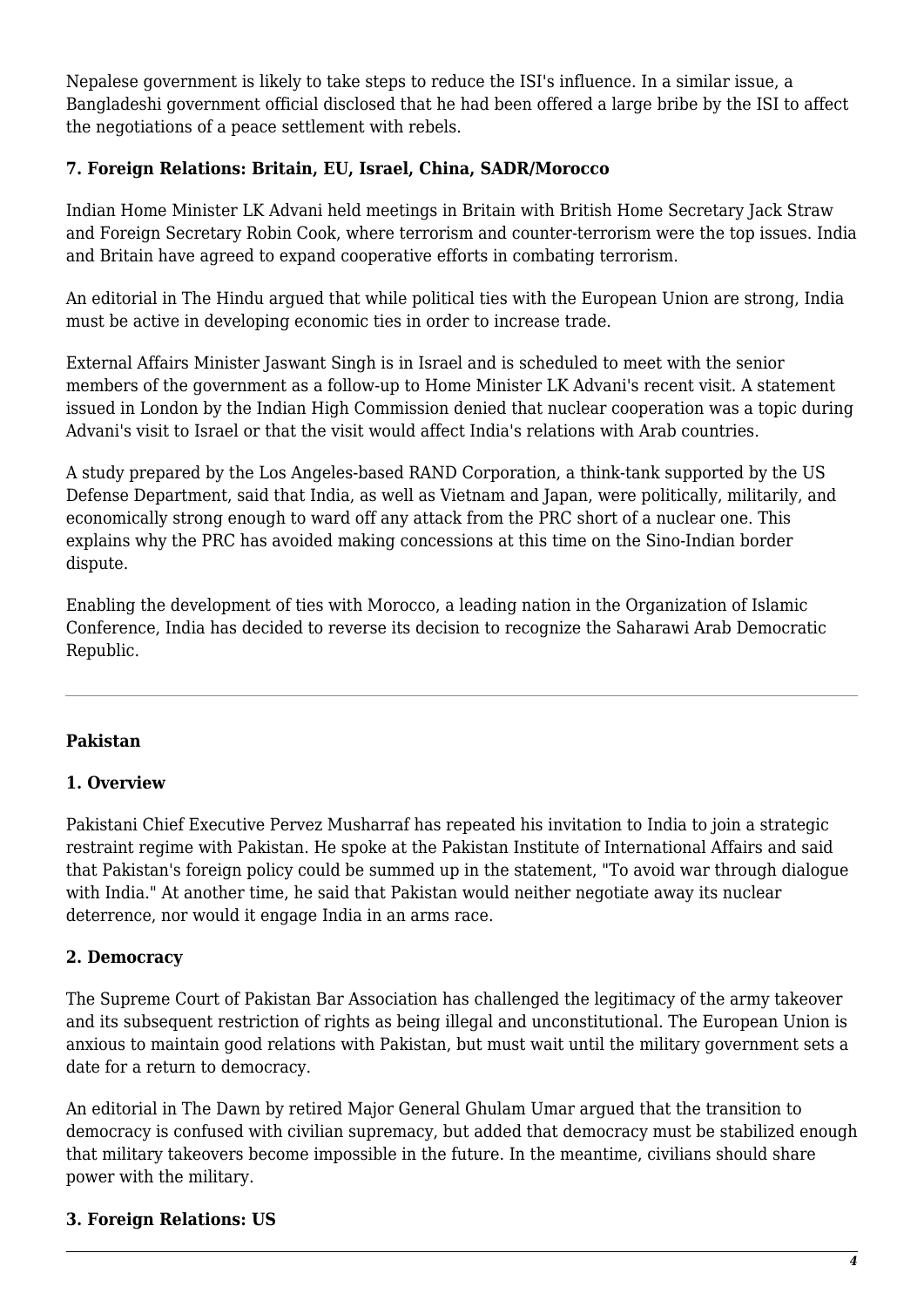An editorial in The Dawn by Afzaal Mahmood argued that extensive talks between Pakistani Foreign minister Abdul Sattar and US Deputy Secretary of State Strobe Talbott on regional security and the nuclear issue indicates a thaw in US-Pakistani bilateral relations. Talbott urged Pakistan to sign the Comprehensive Test Ban Treaty and Sattar replied that there would be no decision without national consensus. Mahmood also argues that India's reluctance to take up Pakistan's offer of a strategic restraint regime is because it wants to avoid peace and normalization.

Dawn reported that 4,700 Pakistanis and 5,000 Bangladeshis have won immigrant visas to the US under the Diversity Immigrant Visa Program (DV-20001).

# **4. Military Affairs**

Pakistani troops began shelling indiscriminately upon Indian positions along the line of control in north Kashmir.

Pakistani Chief Executive Pervez Musharraf opened the Jinnah Naval Base, saying that it was necessary because India sought to dominate not only the Arabian Sea, but the whole Indian Ocean.

# **Kashmir**

#### **1. Overview**

Former chief justice of Pakistan Nasim Hassan Shah presided over a Pakistan Movement Workers Trust meeting in which the speakers argued that Pakistan should attempt to block India's move to get a UN Security Council seat until India implements the UN resolutions on the Kashmir and makes moves to solve the Kashmir problem.

Satellite pictures have shown that the Ravi River has shifted course on the Indian side due to an embankment built by Pakistan; each side has dug several spurs to counter the others attempts to divert the river into its territory.

India has been publicly denying the deal for a gas pipeline that would go from Iran and through Pakistan, but has sought guarantees from Iran that India would be compensated if Pakistan blocked the flow of gas. Pakistan has proposed tripartite talks and a Memorandum of Understanding between Pakistan, India, and Iran over the proposed gas pipeline.

Indian Prime Minister AB Vajpayee said that India remains open to a dialogue process with Pakistan, but that the missing ingredient is Pakistan's willingness to abstain from violence and cross-border terrorism.

# **2. International Court of Justice (ICJ)**

The ICJ rejected Pakistan's claims in the Atlantique surveillance aircraft downing case after India successfully argued that the court had no jurisdiction over the case because it withdrew from a 1928 treaty in 1979. An Indian Foreign Office spokesman said that India was pleased with the outcome but also stands committed to dialogue when Pakistan ends cross-border terrorism. The ICJ, however, did recommend that India and Pakistan pursue bilateral negotiations as a possible solution.

# **3. Autonomy Issue**

Jammu and Kashmir Chief Minister Farooq Abdullah denied that an Assembly resolution on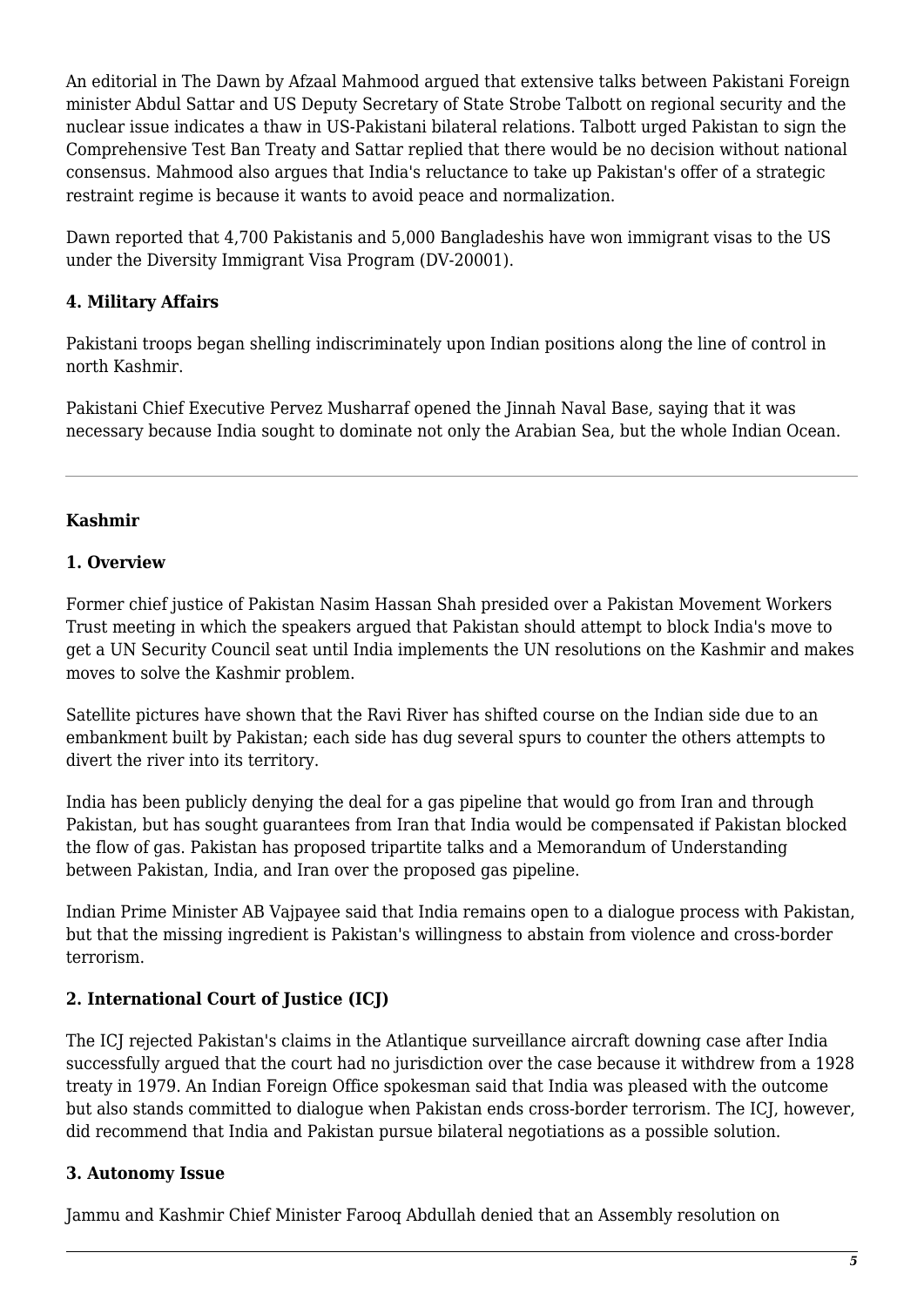autonomy would lead to a disintegration of the country. Mohammad Shafi said that they are offering autonomy within the Constitution, restricting the national government's role to defense, finance, and communications. Home Minister LK Advani indirectly suggested that the Jammu and Kashmir Assembly's proposal would have little effect even if passed, as any actions would need to be taken by the Parliament. On June 25, the Assembly passed the autonomy proposal, while acknowledging that any actions on the proposal would need to be taken by the central government, despite protests by the Opposition which saw the proposal as nationally divisive and unconstructive for solving "bread and butter" issues.

Senior National Conference legislator GM Bawan said that the status quo should be maintained with regard to Pakistan-occupied Kashmir because unification of the two territories would mean that non-Kashmiris would be the dominant population and therefore have dominant representation in the anticipated State Assembly. The Pakistani Foreign Ministry released a statement saying that the Assembly in Kashmir was a puppet of the Indian government and that the vote for autonomy was "farcical" and contrary to the wishes of the Kashimiri people. Pakistan's position is that the Kashmiri people are represented only by the All-Party Hurriyat Conference, which urges that the 1948 UN resolution for a referendum on Kashmir be implemented. AJK PPP Parliamentary Party Sardar Khalid Ibrahim Khan also said the All-Parties Hurriyat Conference was the only representative of the people of the Kashmir and that India was attempting to deceive world opinion by portraying the movement as one for autonomy within India.

Anil Shastri, spokesman for the Congress Party, said that Farooq Abdullah's and the central government's handling of the autonomy vote "could lead to the internationalization of the Kashmir issue."

The Organization of Islamic Conference's Contact Group on Kashmir will meet to discuss the political debate for autonomy for Jammu and Kashmir.

#### **4. Military Actions**

According to the Army, violence has increased in the Kashmir Valley, with a couple dozen soldiers and militants killed.

Indian coastguards have detained three Pakistani fishing boats for illegal fishing in Indian waters, though the 12 crewmen swam for shore and arrived safely. A group of Indian and Pakistani fisherman urged both countries to release all detained fishermen.

#### **5. US Role**

US Ambassador to India Richard F. Celeste said that India and Pakistan should have an open mind and fresh opinions in order to resolve the Kashmir issue. He said that the US wants the two countries to take positive steps, but he refused to comment on the recent Assembly autonomy proposal.

#### **Sri Lanka**

#### **1. Overview**

The Indian Tamil Nadu state has received another 500 Sri Lankan Tamil refugees in the last two months, for a total of 1,200 in the last year.